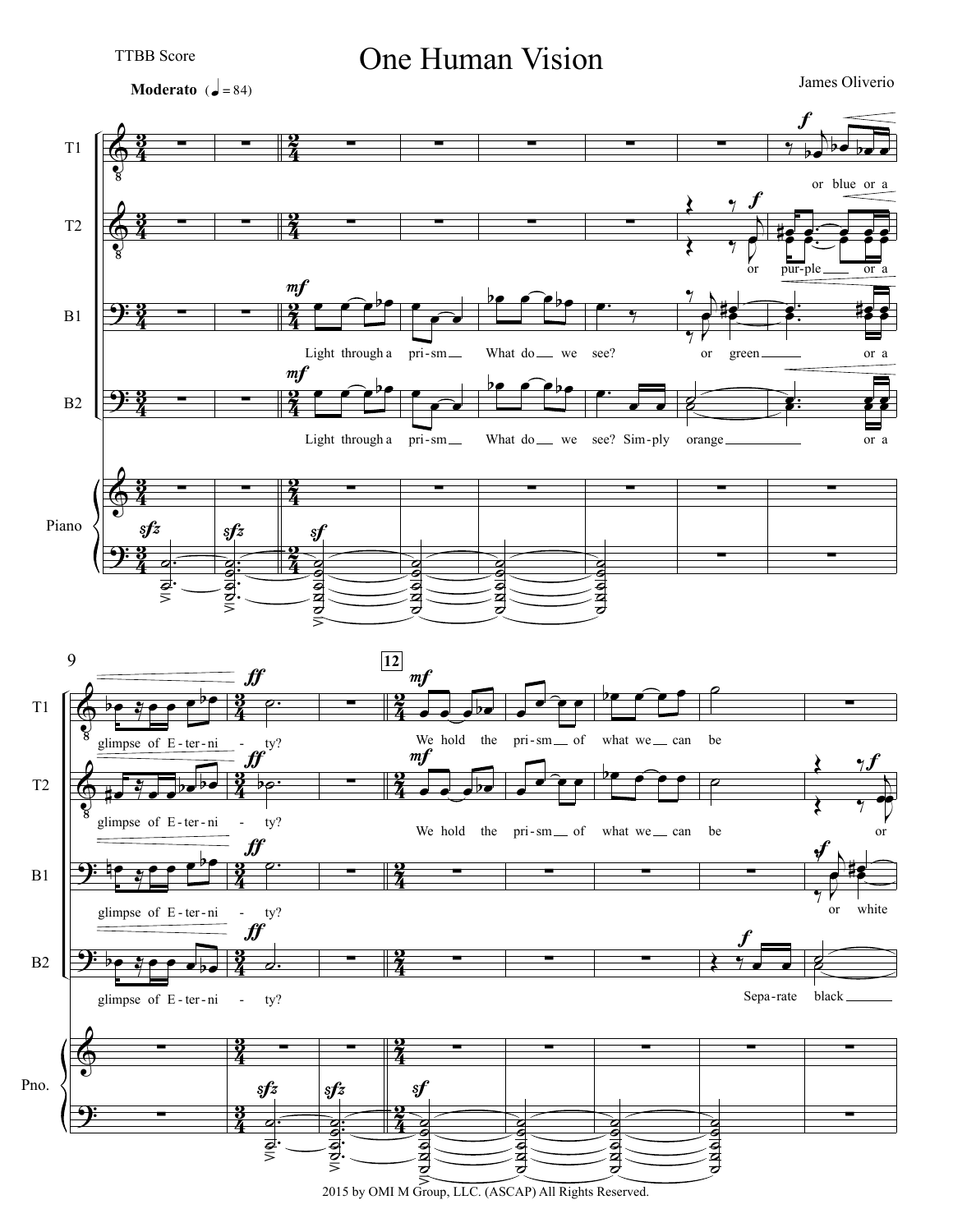One Human Vision



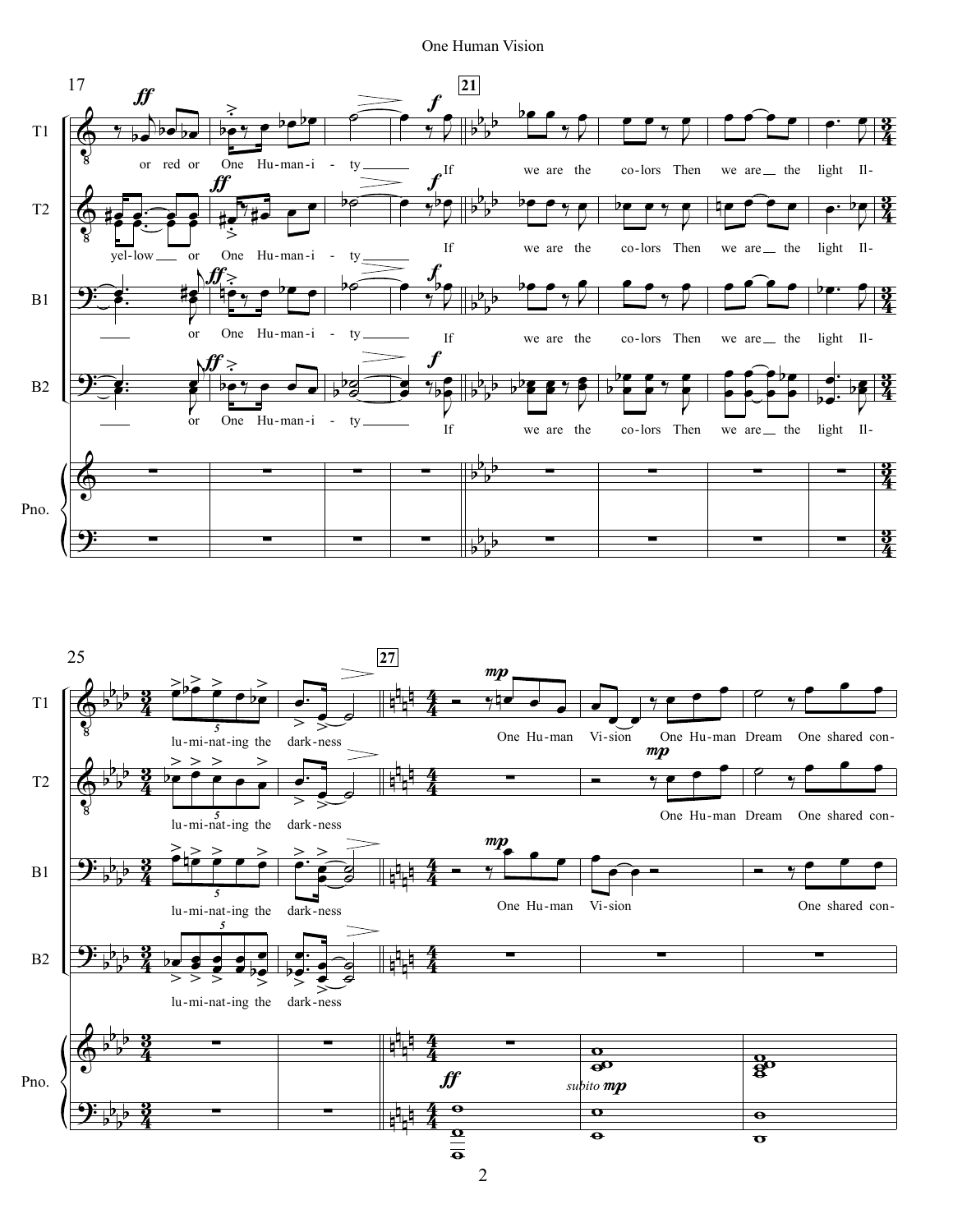One Human Vision

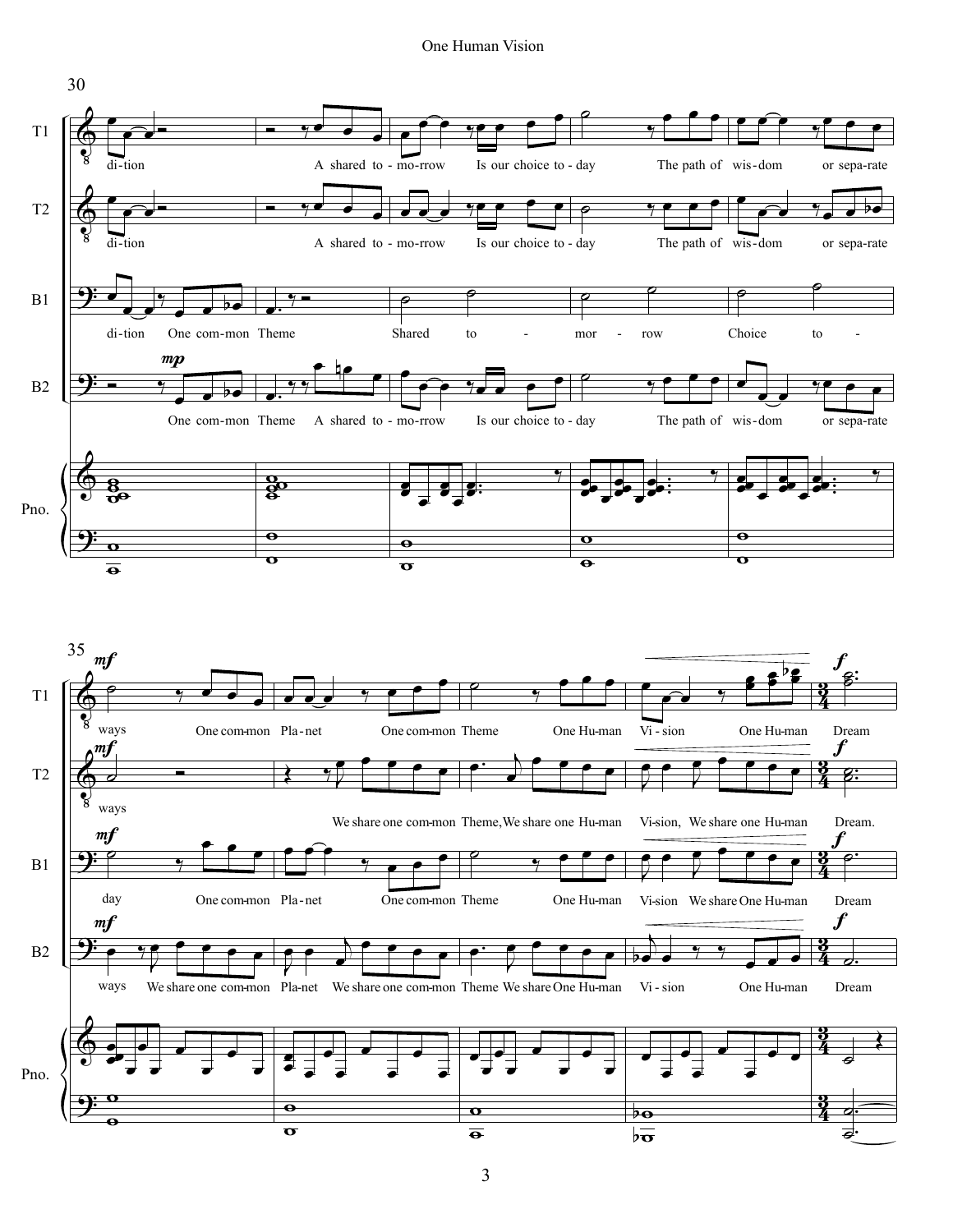One Human Vision

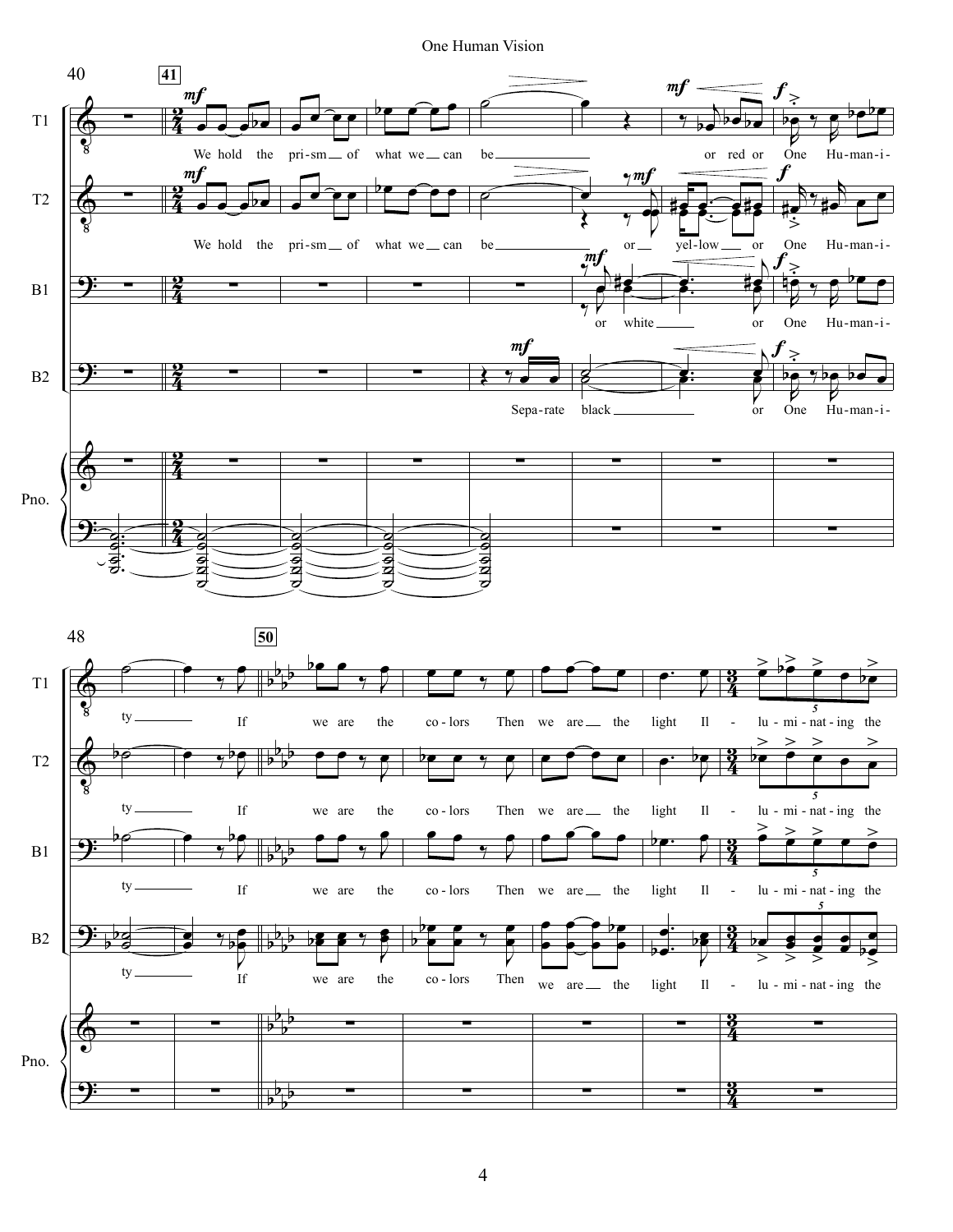One Human Vision



 $\overline{\bullet}$ 

 $\overline{\mathbf{o}}$ 

 $\overline{\mathbf{o}}$ 

 $\overline{\mathbf{o}}$  $\overline{\mathbf{o}}$